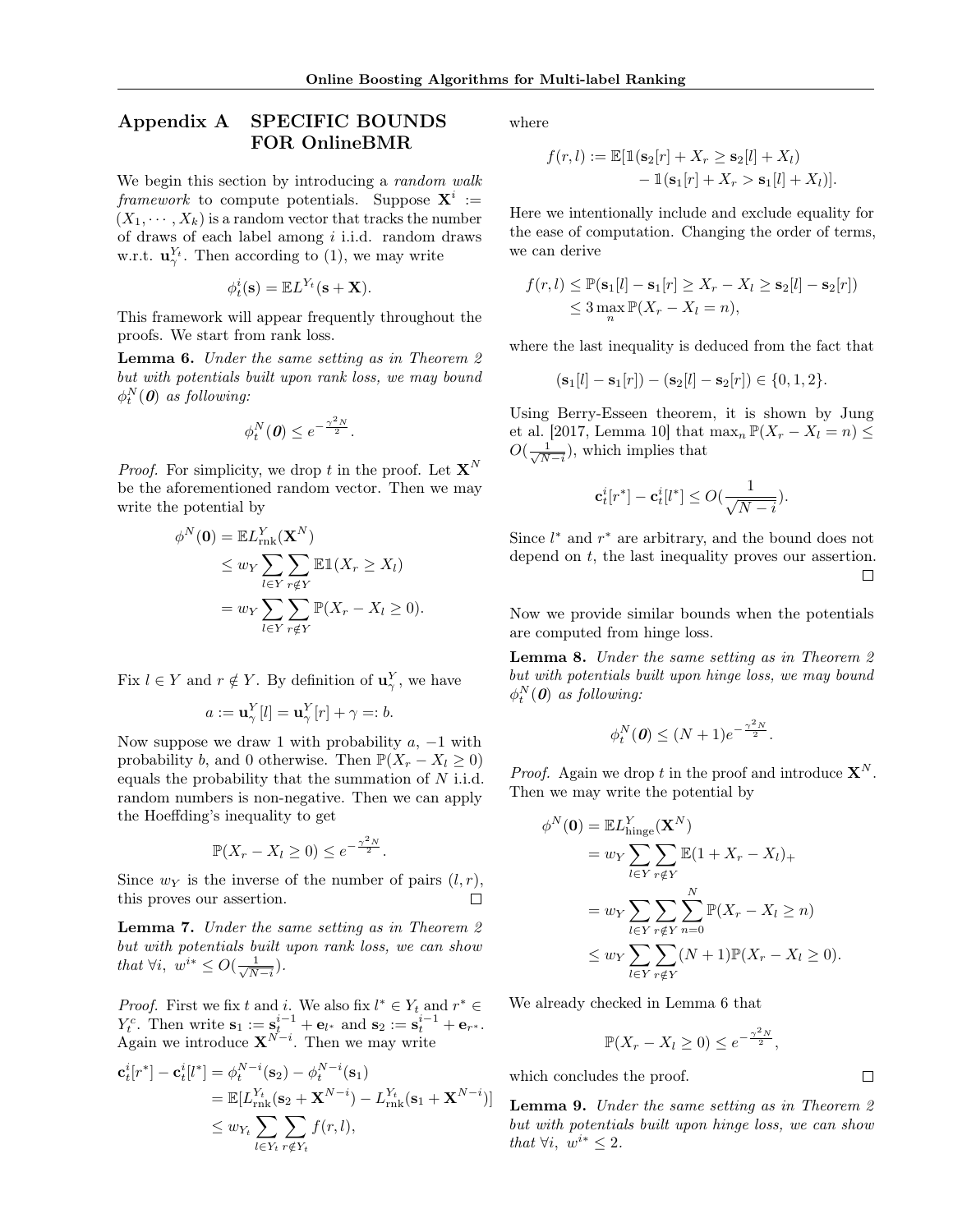*Proof.* First we fix t and i. We also fix  $l^* \in Y_t$  and  $r^* \in Y_t$  $Y_t^c$ . Then write  $\mathbf{s}_1 := \mathbf{s}_t^{i-1} + \mathbf{e}_{l*}$  and  $\mathbf{s}_2 := \mathbf{s}_t^{i-1} + \mathbf{e}_{r*}$ . Again with  $X^{N-i}$ , we may write

$$
\begin{split} \mathbf{c}_{t}^{i}[r^{*}] - \mathbf{c}_{t}^{i}[l^{*}] &= \phi_{t}^{N-i}(\mathbf{s}_{2}) - \phi_{t}^{N-i}(\mathbf{s}_{1}) \\ &= \mathbb{E}[L_{\text{hinge}}^{Y_{t}}(\mathbf{s}_{2} + \mathbf{X}^{N-i}) - L_{\text{hinge}}^{Y_{t}}(\mathbf{s}_{1} + \mathbf{X}^{N-i})] \\ &= w_{Y_{t}} \sum_{l \in Y_{t}} \sum_{r \notin Y_{t}} f(r, l), \end{split}
$$

where

$$
f(r, l) := \mathbb{E}[(1 + (\mathbf{s}_2 + \mathbf{X}^{N-i})[r] - (\mathbf{s}_2 + \mathbf{X}^{N-i})[l])_{+}
$$

$$
- (1 + (\mathbf{s}_1 + \mathbf{X}^{N-i})[r] - (\mathbf{s}_1 + \mathbf{X}^{N-i})[l])_{+}].
$$

It is not hard to check that the term inside the expectation is always bounded above by 2. This fact along with the definition of  $w_{Y_t}$  provides that  $\mathbf{c}_t^i[r^*] - \mathbf{c}_t^i[l^*] \leq 2$ . Since our choice of  $l^*$  and  $r^*$  are arbitrary, this proves  $\mathbf{w}^i[t] \leq 2$ , which completes the proof.  $\Box$ 

## Appendix B COMPLETE PROOF OF THEOREM 4

Proof. We assume that an adversary draws a label  $Y_t$  uniformly at random from  $2^{[k]} - \{\emptyset, [k]\},$  and the weak learners generate single-label predictions w.r.t.  $\mathbf{p}_t \in \Delta[k]$ . Any boosting algorithm can only make a final decision by weighted cumulative votes of N weak learners. We manipulate  $\mathbf{p}_t$  such that weak learners satisfy OnlineWLC  $(\delta, \gamma, S)$  but the best possible performance is close to (6).

As we are assuming single-label predictions,  $\mathbf{h}_t = \mathbf{e}_{l_t}$ for some  $l_t \in [k]$  and  $\mathbf{c}_t \cdot \mathbf{h}_t = \mathbf{c}_t[l_t]$ . Furthermore, the bounded condition of  $\mathcal{C}_0^{eor}$  ensures  $\mathbf{c}_t[l_t]$  is contained in [0, 1]. The Azuma-Hoeffding inequality provides that with probability  $1 - \delta$ ,

$$
\sum_{t=1}^{T} w_t \mathbf{c}_t[l_t] \le \sum_{t=1}^{T} w_t \mathbf{c}_t \cdot \mathbf{p}_t + \sqrt{2 ||\mathbf{w}||_2^2 \ln(\frac{1}{\delta})}
$$
\n
$$
\le \sum_{t=1}^{T} w_t \mathbf{c}_t \cdot \mathbf{p}_t + \frac{\gamma ||\mathbf{w}||_2^2}{k} + \frac{k \ln(\frac{1}{\delta})}{2\gamma} \quad (18)
$$
\n
$$
\le \sum_{t=1}^{T} w_t \mathbf{c}_t \cdot \mathbf{p}_t + \frac{\gamma ||\mathbf{w}||_1}{k} + \frac{k \ln(\frac{1}{\delta})}{2\gamma},
$$

where the second inequality holds by arithmetic mean and geometric mean relation and the last inequality holds due to  $w_t \in [0, 1]$ .

We start from providing a lower bound on the number of weak learners. Let  $\mathbf{p}_t = \mathbf{u}_{2\gamma}^{Y_t}$  for all t. This can be done by the constraint  $\gamma < \frac{1}{4k}$ . From the condition of  $\mathcal{C}_0^{eor}$  that  $\min_l \mathbf{c}[l] = 0, \max_l \mathbf{c} = 1$  along with the fact

that  $Y \notin \{\emptyset, [k]\}$ , we can show that  $\mathbf{c} \cdot (\mathbf{u}_\gamma^Y - \mathbf{u}_{2\gamma}^Y) \geq \frac{\gamma}{k}$ . Then the last line of (18) becomes

$$
\sum_{t=1}^{T} w_t \mathbf{c}_t \cdot \mathbf{u}_{2\gamma}^{Y_t} + \frac{\gamma ||\mathbf{w}||_1}{k} + \frac{k \ln(\frac{1}{\delta})}{2\gamma}
$$
\n
$$
\leq \sum_{t=1}^{T} (w_t \mathbf{c}_t \cdot \mathbf{u}_{\gamma}^{Y_t} - \frac{\gamma w_t}{k}) + \frac{\gamma ||\mathbf{w}||_1}{k} + \frac{k \ln(\frac{1}{\delta})}{2\gamma}
$$
\n
$$
\leq \sum_{t=1}^{T} w_t \mathbf{c}_t \cdot \mathbf{u}_{\gamma}^{Y_t} + S,
$$

which validates that weak learners indeed satisfy OnlineWLC  $(\delta, \gamma, S)$ . Following the argument of Schapire and Freund [2012, Section 13.2.6], we can also prove that the optimal choice of weights over the learners is  $\left(\frac{1}{N},\cdots,\frac{1}{N}\right)$ .

Now we compute a lower bound for the booster's loss. Let  $\mathbf{X} := (X_1, \dots, X_k)$  be a random vector that tracks the number of labels drawn from  $N$  i.i.d. random draws w.r.t.  $\mathbf{u}_{2\gamma}^Y$ . Then the expected rank loss of the booster can be written as:

$$
\mathbb{E}L_{\text{rnk}}^Y(\mathbf{X}) \geq w_Y \sum_{l \in Y} \sum_{r \notin Y} \mathbb{P}(X_l < X_r).
$$

Adopting the arguments in the proof by Jung et al. [2017, Theorem 4], we can show that

$$
\mathbb{P}(X_l < X_r) \ge \Omega(e^{-4Nk^2\gamma^2}).
$$

This shows  $\mathbb{E}L_{\text{rnk}}^Y(\mathbf{X}) \ge \Omega(e^{-4Nk^2\gamma^2})$ . Setting this value equal to  $\epsilon$ , we have  $N \geq \Omega(\frac{1}{\gamma^2} \ln \frac{1}{\epsilon})$ , considering  $k$  as a fixed constant. This proves the first part of the theorem.

Now we move on to the optimality of sample complexity. We record another inequality that can be checked from the conditions of  $\mathcal{C}_0^{eor}$ :  $\mathbf{c} \cdot (\mathbf{u}_0^Y - \mathbf{u}_\gamma^Y) \leq \gamma$ . Let  $T_0 := \frac{S}{4\gamma}$ and define  $\mathbf{p}_t = \mathbf{u}_0^{Y_t}$  for  $t \leq T_0$  and  $\mathbf{p}_t = \mathbf{u}_{2\gamma}^{Y_t}$  for  $t > T_0$ . Then for  $T \leq T_0$ , (18) implies

$$
\sum_{t=1}^{T} w_t \mathbf{c}_t[l_t]
$$
\n
$$
\leq \sum_{t=1}^{T} w_t \mathbf{c}_t \cdot \mathbf{u}_0^{Y_t} + \frac{\gamma ||\mathbf{w}||_1}{k} + \frac{k \ln(\frac{1}{\delta})}{2\gamma}
$$
\n
$$
\leq \sum_{t=1}^{T} w_t \mathbf{c}_t \cdot \mathbf{u}_\gamma^{Y_t} + \gamma (1 + \frac{1}{k}) ||\mathbf{w}||_1 + \frac{k \ln(\frac{1}{\delta})}{2\gamma}
$$
\n
$$
\leq \sum_{t=1}^{T} w_t \mathbf{c}_t \cdot \mathbf{u}_\gamma^{Y_t} + S.
$$
\n(19)

where the last inequality holds because  $||\mathbf{w}||_1 \leq T_0 =$